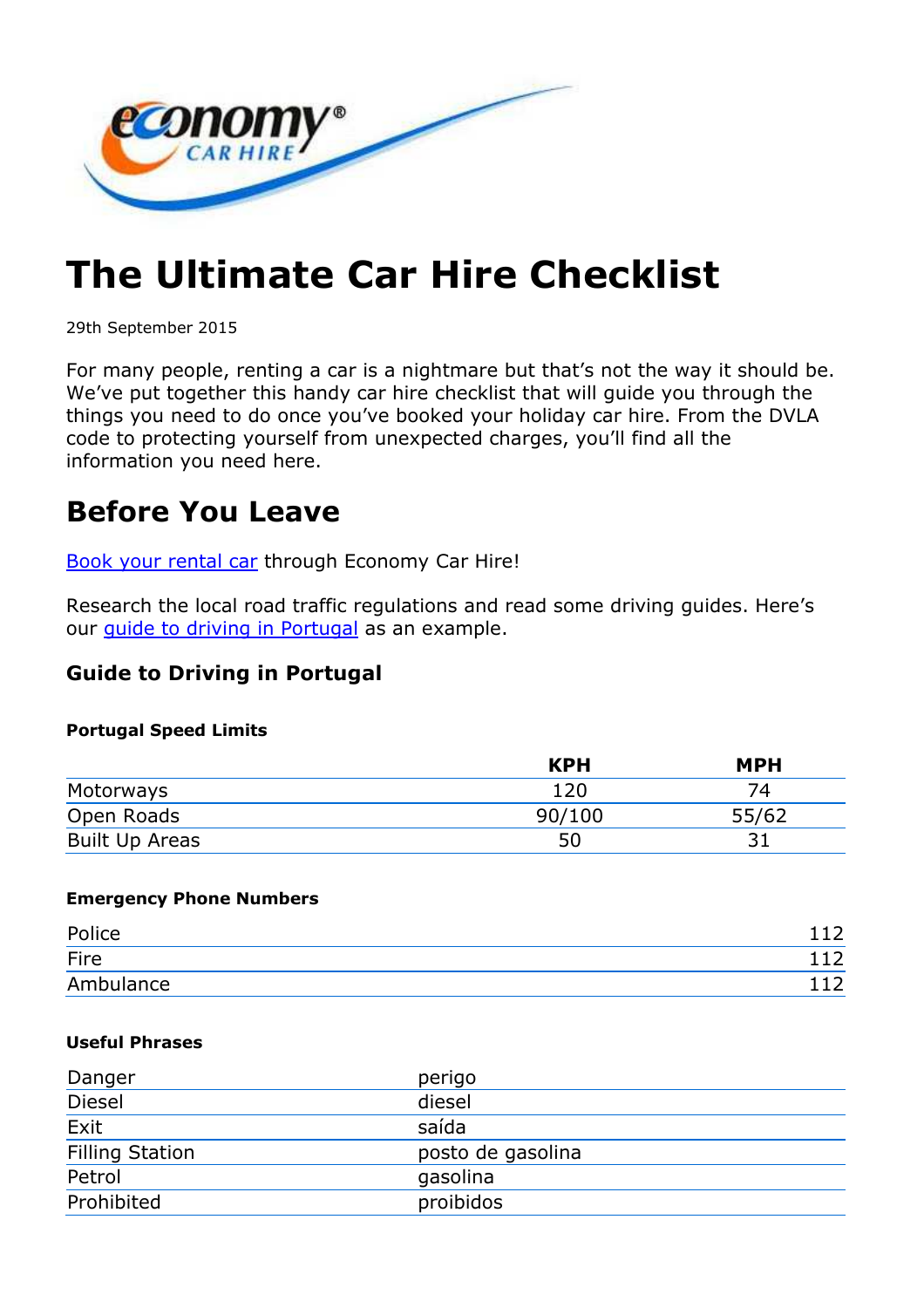| Right of way | direito de passagem |
|--------------|---------------------|
| Roadworks    | Pião                |
| Slow         | lento               |

#### **Fuel**

Credit cards are accepted throughout Portugal. A tax of €0.50 is added to credit card transactions.

Portugal offers the perfect mixture of traditional villages and lively cities. Why not visit a vineyard, drive along the awe-inspiring coastline or immerse yourself in some Portuguese culture.

Hiring a car and driving around **Portugal**, namely the Algarve is simply the best way to discover it. There are lots of hidden beaches and beautifully set villages hidden in the Portuguese countryside that simply need to be uncovered.

Currently, there are some toll roads throughout the Porto and Lisbon area. You can purchase an automatic toll device from some motorway service stations and Via Verde shops. You must return the device prior to leaving Portugal. Tolls are due to be introduced on the main roads which serve the Algarve, including the A22, A23, A24 and A25 from mid November 2011. It is yet to be decided how payment will be collected for use of these roads.

Why not read our **Portugal travel quide**. You may also like to view information about destinations in Portugal.

#### **Essential Driving Information**

- Seat Belts must be worn at all times, by all occupants of the vehicle.
- Traffic drives on the right hand side here.
- Children aged 12 and under or less than 1.35m (4 feet 5 inches) are not allowed to travel in a car unless supported in a child seat or booster seat.
- A reflective vest must be kept in the vehicle at all times and worn when examining/repairing a vehicle at the roadside.
- A warning triangle must be displayed at the rear of the car if you have stopped at the side of the road as a result of breakdown or problems.
- If you have held your license for less than 12 months then you must not exceed 90kph (55mph).
- The use of a mobile phone in a car is only allowed if you have either a hands free kit or a headset.
- You must park in the same direction of traffic; parking facing on-coming traffic is illegal.
- The blood alcohol limit is 50mg per 100 ml of blood.
- The use of dipped headlights during poor visibility during the day and in tunnels is compulsory.
- The minimum motorway speed limit is 50kph (31mph).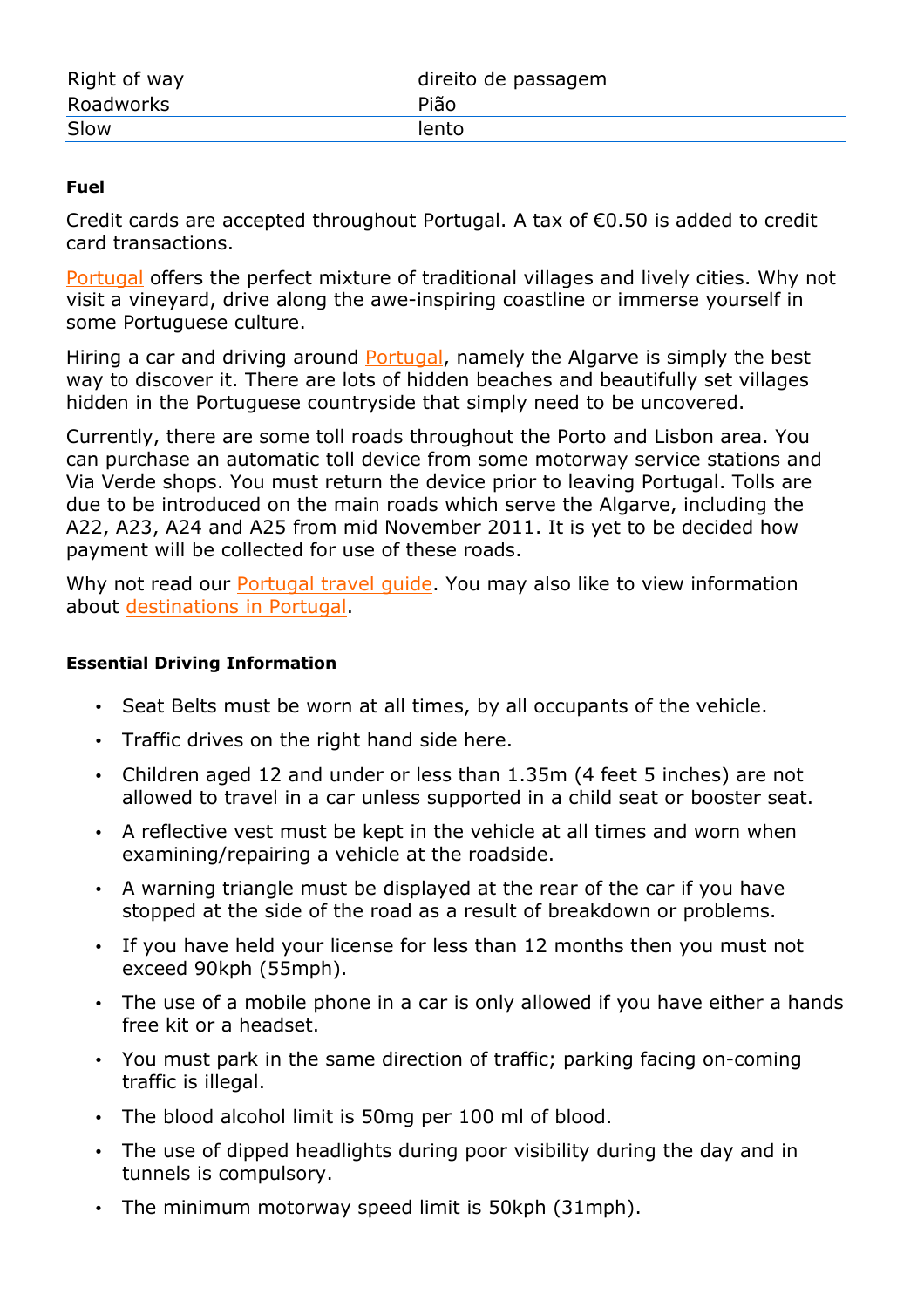• You must carry photographic proof of identity at all times.

Double check if you need a DVLA code. If you've booked through us you only need a code if you are hiring a car within the UK or Ireland. If you're hiring a car abroad you don't need to worry. We always display this information on our website. Simply click the *Show Rental Conditions* link underneath each vehicle and look for the heading **Driver & Licence Requirements**. Here it will tell you if a code is required or not.

If you do need a DVLA code, visit the DVLA website. You just need your Driving Licence number, National Insurance number and postcode.

## **What You Need to Hire a Car & Collect it**

### **Driving licence**

I know it's obvious but around 9% of renters forget their licence when collecting a hire car. Make sure anyone else who wishes to drive as an additional driver has theirs too.

In some non-EU countries you may need an International Driving Permit. These can be purchased through the  $AA$ , RAC, and the Post Office. On our website, check the *Show Rental Conditions* link underneath each vehicle and look for the heading **Driver & Licence Requirements** to see if one is required.

If you do forget your licence, some suppliers will accept a DVLA Certificate of Entitlement. If you are unsure, please contact us and we can advise the best course of action.

### **Credit Card**

When collecting a hire car, you **MUST** have a valid credit card in the main driver's name. It enables the supplier to authorise a security deposit, which covers any parking or speeding fines, un-insured parts of the vehicle, fuel charges if applicable, and in the unlikely event that a claim is made when the insurance has been invalidated.

Usually, the security deposit is not debited, but pre-authorised. This just means that the funds are 'blocked-off" and therefore unavailable for the duration of your trip. Where possible, we advise the amount that will be authorised on your credit card. This information can be found when getting a quote on our website. Simply click on the *Show Rental Conditions* link underneath each vehicle and look for the heading **Deposit Requirements**.

If you don't have a credit card, contact us immediately. Sometimes, we may be able to negotiate an alternative with certain suppliers. This may involve changing the main driver's, a debit card collection or purchasing the supplier's local insurance.

## **Additional ID Required**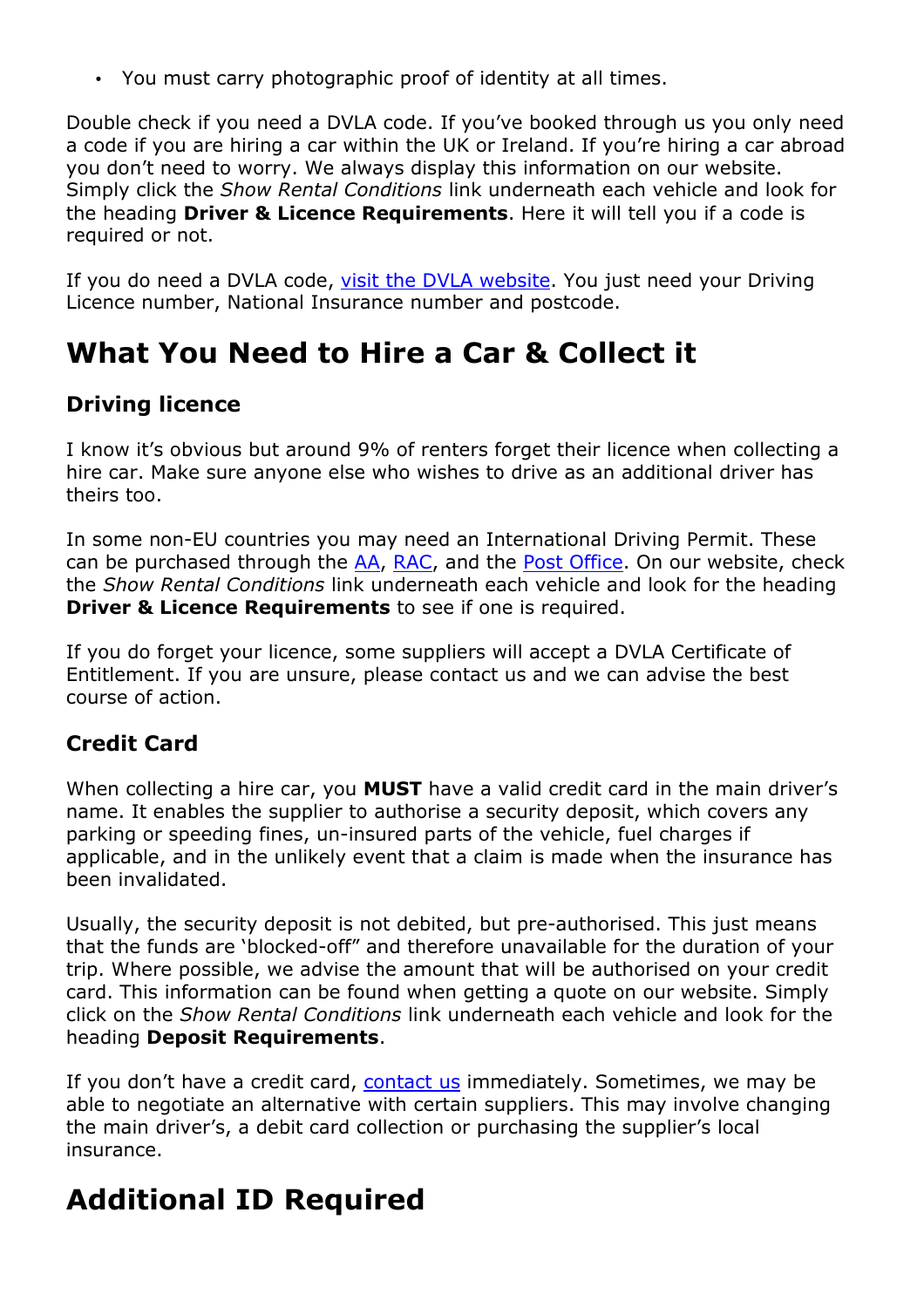### **If you're hiring a car in the UK**

You will usually need to provide your **passport** and proof of address such as **bank statements** or **utility bills**. You will also need a **DVLA code**, which you can at https://www.gov.uk/view-driving-licence .

Some UK based suppliers require 2 forms of proof of address. Always check what you need to bring with you beforehand to ensure that you are prepared. If you have booked through us, you can view this information under the *Show Rental Conditions*link underneath each vehicle beneath the heading **Driver & Licensing Requirements,** during the booking process and on your pre-paid car hire voucher.

### **If you're hiring a car abroad**

You'll have your passport anyway but you may need an **International Driving Permit.** You can check this here and on our website.

Please note, an International Driving **Licence** is not the same as an International Driving **Permit**. The IDP is a legally recognised document which allows you to drive abroad.

### **Print Your Voucher**

If you have booked with us, you will need your pre-paid car hire voucher when you collect the car. You must have a printed copy with you when you collect your vehicle. We would always recommend printing 2 copies – one for you and one for the supplier. If you lose your print out, contact us and we can send this directly to the supplier. Some suppliers may accept you showing them your voucher on your smartphone or tablet device.

Our voucher includes the name and location of your supplier, information about the rental, and the Terms & Conditions. You'll receive your booking voucher via email once your booking has been confirmed.

If you are unable to print it, you can download it from the  $My$  Account section on our website. Alternatively, contact us and we will send you a paper copy.

## **What to do Upon Collection?**

### **Inspect the Vehicle for Damage**

It doesn't matter how dark it is or how tired you are, inspect the vehicle closely for any signs of damage. If you don't, you could be billed for someone else's damage. Make sure you check it over with the agent and point out ANY marks they've missed. Make a show of taking photos and pay particular attention to the wheels.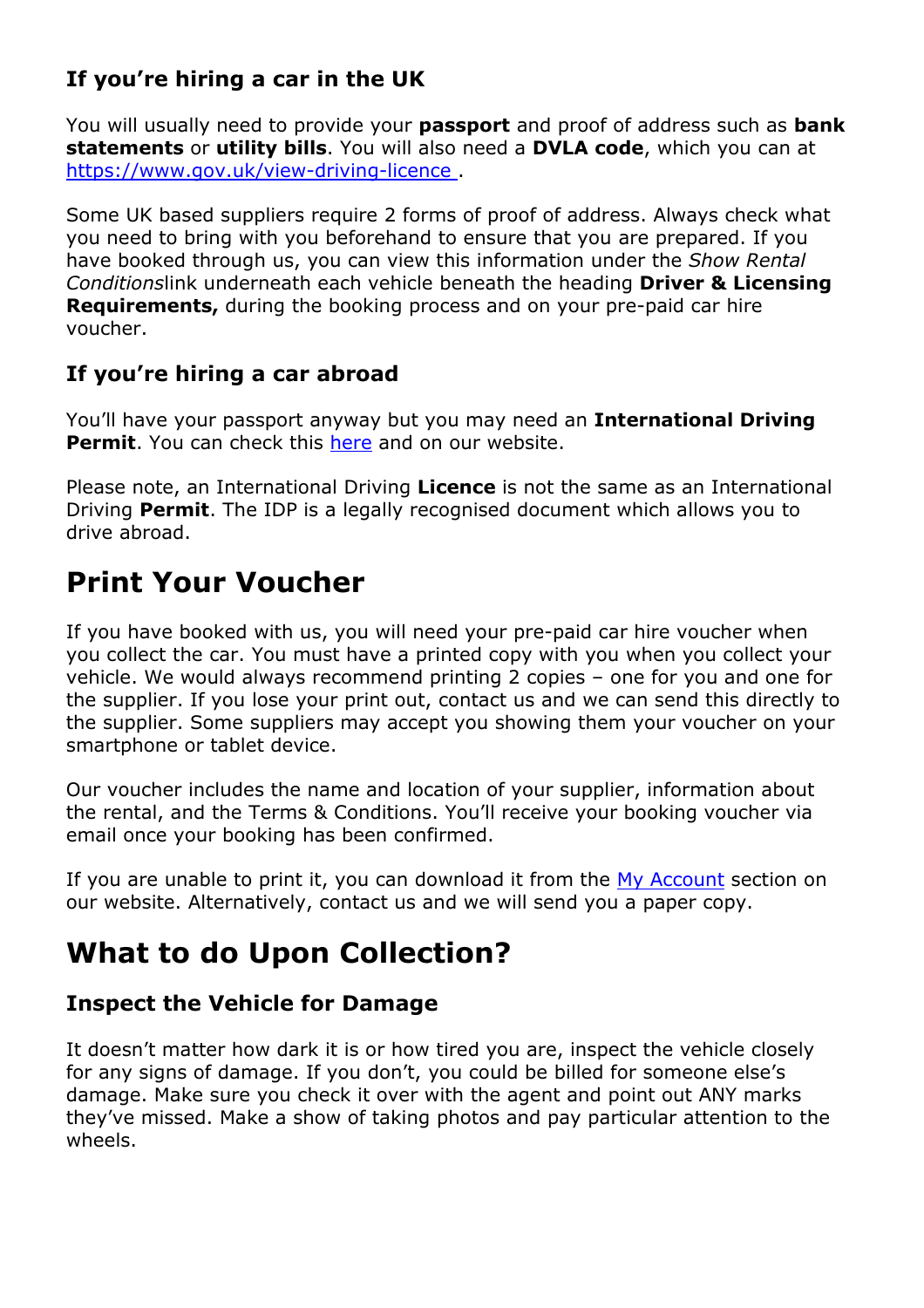### **Check the Fuel Level**

Take a photo of the fuel gauge and adhere to the fuel policy. For example, collect full of fuel, return full.

### **Check the T&C's**

If you want to drive to another country during your rental, you should inform us as soon as possible. Sometimes, there is an additional local fee for this. Simply check the *Show Rental Conditiions* link underneath each vehicle on the quote results page and look for the heading **Border Exits**.

## **Car Hire Checklist**

| Photos Taken?                  |        | <b>Reflective Vest?</b>         |        |
|--------------------------------|--------|---------------------------------|--------|
| First Aid Kit?                 |        | Scratches & Dents?              | $\Box$ |
| Fuel Level?                    |        | Snow Chains?                    | п      |
| Informed Staff of<br>Damage?   | ப      | Transponder/Pre-<br>Paid Tolls? | п      |
| Lights & Indicators? $\square$ |        | Tyres & Spare<br>Wheel?         | п      |
| Locks?                         | $\Box$ | <b>Warning Triangle?</b>        | п      |
| Oil level?                     | $\Box$ | <b>Winter Tyres?</b>            |        |
| Parcel Shelf?                  |        |                                 |        |

## **Should You Purchase Insurance Locally?**

Suppliers will often try to sell additional insurance locally to cover damage to items which are not normally covered by collision damage and theft protection. This includes damage to items such as the wheels, tyres, and glass parts. Taking this insurance is entirely at your discretion.

You can purchase our top-up insurance when making your car hire booking. This is a reimbursement insurance which covers damage to the tyres, wheels, glass parts, underside and roof. it also provides cover for misfueling and loss or damage to keys.

You can also add this any time before the rental is due to start. Simply log into the My Account section of our website.

## **On Rental**

#### **What to do if there's a Problem?**

If you experience any problems with your rental car, phone the supplier immediately. If they are unavailable, phone us and we will try to resolve the situation on your behalf.